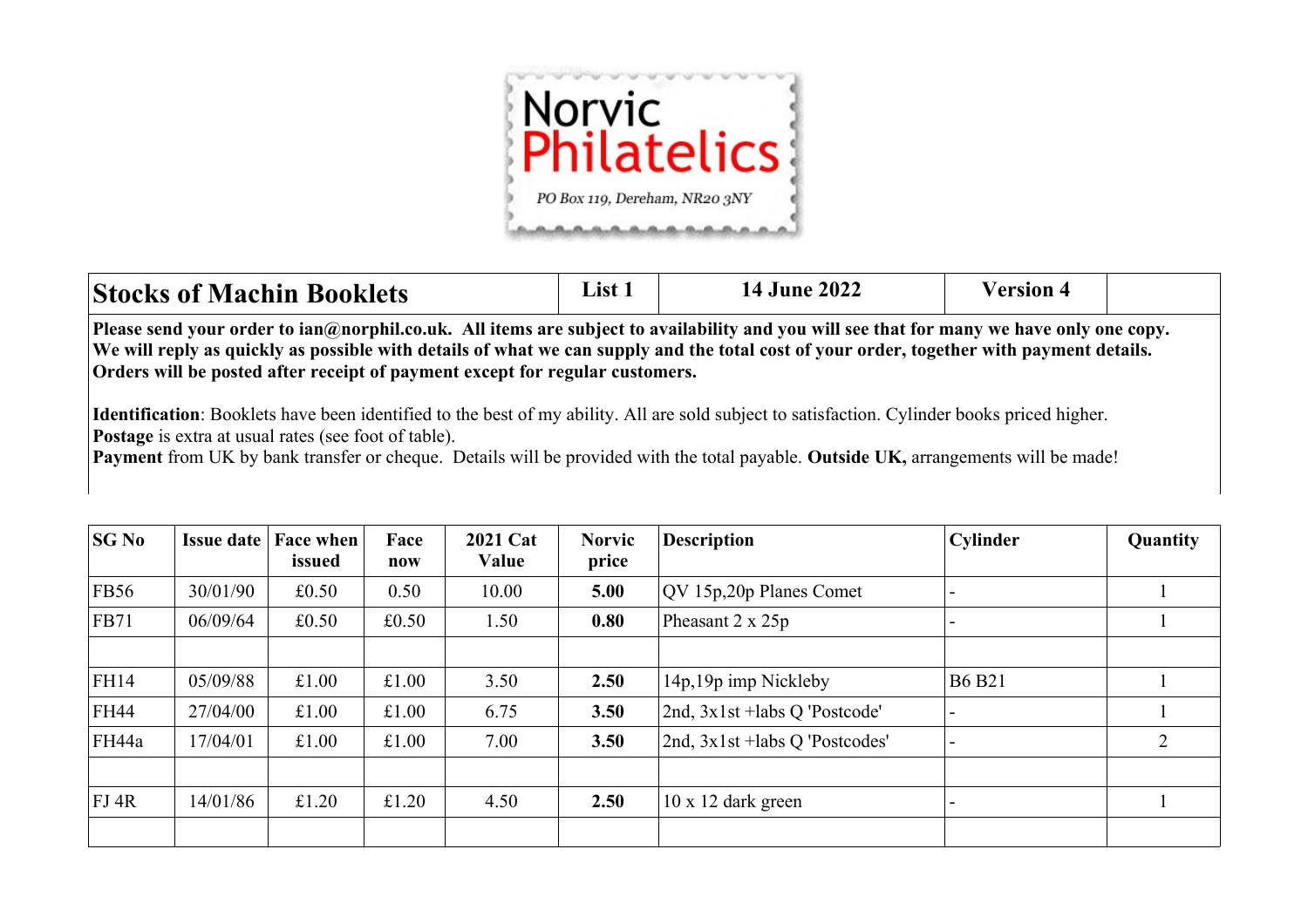| <b>SG No</b>     | <b>Issue date</b> | Face when<br>issued | Face<br>now | 2021 Cat<br>Value | <b>Norvic</b><br>price | <b>Description</b>                             | <b>Cylinder</b> | Quantity       |
|------------------|-------------------|---------------------|-------------|-------------------|------------------------|------------------------------------------------|-----------------|----------------|
|                  |                   |                     |             |                   |                        |                                                |                 |                |
| FL1L             | 26/01/81          | £1.30               | £1.30       | 3.00              | 1.70                   | $11\frac{1}{2}$ , 14 bars Penny black          |                 | $\mathbf{1}$   |
| FL1R             | 26/01/81          | £1.30               | £1.30       | 3.00              | 1.70                   | $11\frac{1}{2}$ , 14 bars Penny black          |                 | $\mathbf{1}$   |
| FL 5 R           | 23/04/85          | £1.30               | £1.30       | 3.00              | 2.00                   | $10x13p - tram 3$                              | B7              | $\mathbf{1}$   |
| FL5L             | 23/04/85          | £1.30               | £1.30       | 3.25              | 1.75                   | 10 x 13p, tram 3                               |                 | $\mathbf{1}$   |
| FN 3L            | 12/07/82          | £1.43               | £1.43       | 3.00              | 2.30                   | $12\frac{1}{2}$ , $15\frac{1}{2}$ Golden Hinde | <b>B4 B2</b>    | $\mathbf{1}$   |
| $FO$ $2L$        | 22/07/83          | £1.46               | £1.46       | 4.75              | 2.80                   | $12\frac{1}{2}$ , 16 Parcel Post               | <b>B1</b> B26   | $\mathbf{1}$   |
| $FO$ $2L$        | 22/07/83          | £1.46               | £1.46       | 4.75              | 2.30                   | $12\frac{1}{2}$ , 16 Parcel Post               |                 | $\mathbf{1}$   |
| $FP$ 1 $R$       | 14/01/86          | £1.50               | £1.50       | 3.50              | 1.85                   | 12p dk, 17p lt                                 |                 | $\overline{2}$ |
| FP <sub>2L</sub> | 29/04/86          | £1.50               | £1.50       | 3.50              |                        |                                                |                 | $\mathbf{1}$   |
|                  |                   |                     |             |                   | 1.85                   | 12p dk, 17p lt                                 |                 |                |
| FP <sub>2R</sub> | 29/04/86          | £1.50               | £1.50       | 3.50              | 1.85                   | 12p dk, 17p lt                                 |                 | $\mathbf{1}$   |
| FP 3L            | 29/07/86          | £1.50               | £1.50       | 3.50              | 1.85                   | 12p dk, 17p lt                                 |                 | $\mathbf{1}$   |
| FQ 1L            | 05/04/83          | £1.54               | £1.54       | 5.50              | 2.75                   | 13p, 17p Postage Dues                          |                 | $\mathbf{1}$   |
| FQ 1L            | 05/04/83          | £1.54               | £1.54       | 5.50              | 3.25                   | 13p,17p Postage Dues                           | <b>B4,B5</b>    | $\overline{2}$ |
| FQ 2R            | 27/07/83          | £1.54               | £1.54       | 4.75              | 2.75                   | 13p,17p Embossed                               |                 | $\mathbf{1}$   |
| FQ 4L            | 26/10/83          | £1.54               | £1.54       | 4.75              | 2.75                   | 13p, 17p 350 years                             |                 | $\mathbf{1}$   |
| FS2              | 10/08/93          | £1.45               | £1.45       | 4.75              | 2.80                   | 10 x 16p discount                              | B <sub>3</sub>  | $\mathbf{1}$   |
|                  |                   |                     |             |                   |                        |                                                |                 |                |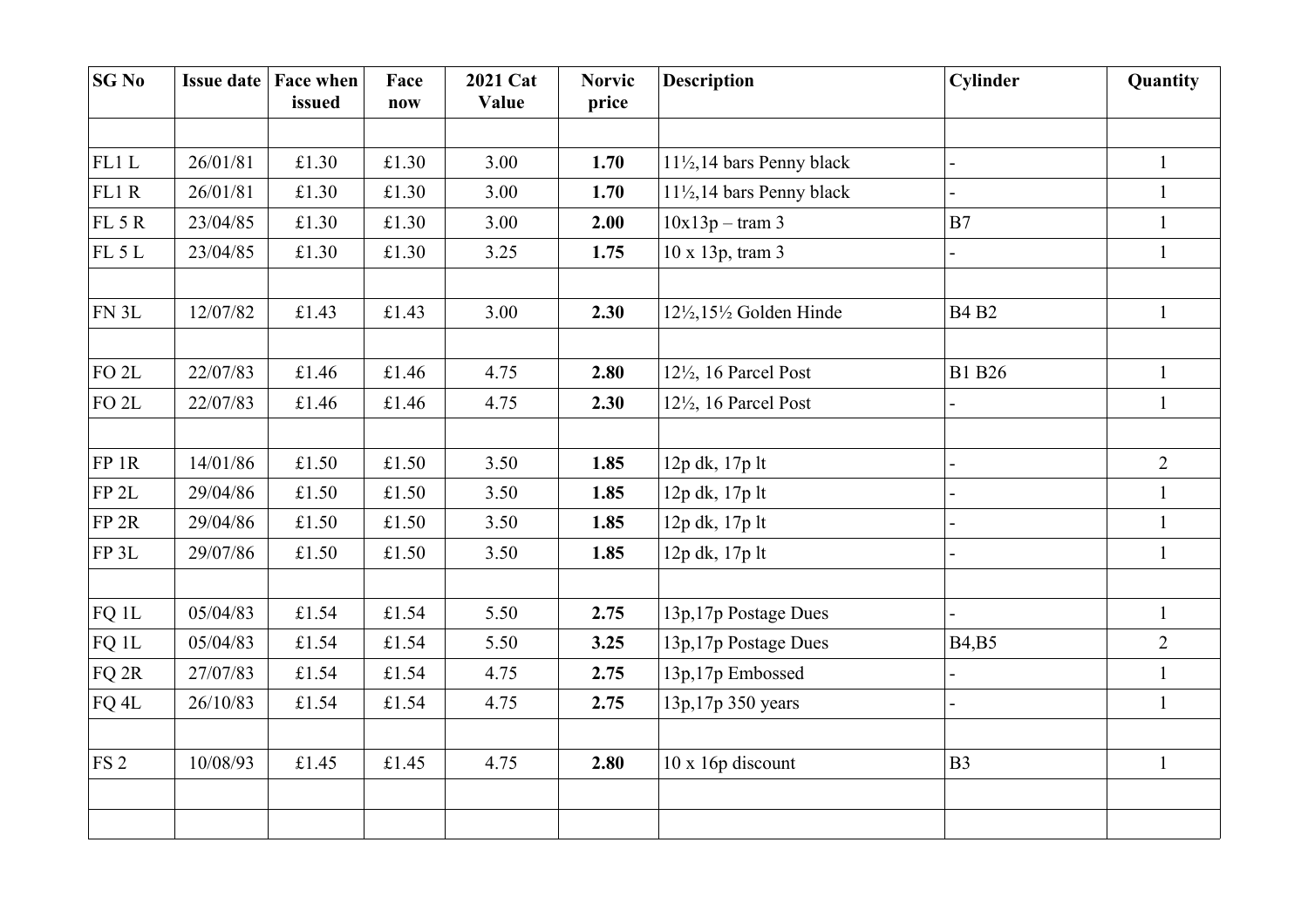| <b>SG No</b>     | <b>Issue date</b> | <b>Face when</b><br>issued | Face<br>now | 2021 Cat<br>Value | <b>Norvic</b><br>price | <b>Description</b>      | Cylinder                            | Quantity       |
|------------------|-------------------|----------------------------|-------------|-------------------|------------------------|-------------------------|-------------------------------------|----------------|
| FT1L             | 03/09/84          | £1.70                      | £1.70       | 3.50              | 2.30                   | 17p Love letters        | B7                                  | $\mathbf{1}$   |
| FT <sub>2R</sub> | 05/03/85          | £1.55                      | £1.55       | 3.50              | 2.30                   | 17p Discount            | <b>B9</b>                           | $\mathbf{1}$   |
| FT 2R            | 05/03/85          | £1.55                      | £1.55       | 3.50              | 1.85                   | 17p Discount            |                                     | $\mathbf{1}$   |
|                  |                   |                            |             |                   |                        |                         |                                     |                |
| FW <sub>3</sub>  | 06/09/94          | £2.00                      | £2.00       | 3.25              | 2.25                   | 8 x 25p Mailvan         |                                     | $\mathbf{1}$   |
| FW 8             | 16/1/96           | £2.00                      | £2.00       | 3.75              | 2.25                   | 8 x 25p Red cover       |                                     | $\mathbf{1}$   |
| <b>FW9</b>       | 08/07/96          | £2.00                      | £2.00       | 3.75              | 2.75                   | 20p, 26p Q litho 47p    |                                     | $\mathbf{1}$   |
| <b>FW9</b>       | 08/07/96          | £2.00                      | £2.00       | 3.75              | 3.20                   | 20p, 26p Q litho 47p    | Q1 Q1 Q1 Q1                         | $\mathbf{1}$   |
| FW 9a            | 04/02/97          | £2.00                      | £2.00       | 3.75              | 2.75                   | 20p, 26p Q litho 45p    |                                     | $\mathbf{1}$   |
| <b>FW12</b>      | 27/04/00          | £2.00                      | £2.00       | 8.50              | 4.00                   | $2x2nd, 6x1st$ Q        |                                     | $\mathbf{1}$   |
|                  |                   |                            |             |                   |                        |                         |                                     |                |
| FX1              | 15/11/78          | £1.60                      | £1.60       | 2.50              | 2.20                   | 7,9p 1978               | B <sub>3</sub> , B <sub>8</sub> dot | $\mathbf{1}$   |
| FX1              | 15/11/78          | £1.60                      | £1.60       | 2.50              | 1.85                   | 7,9p 1978               |                                     | $\overline{2}$ |
| FX2              | 14/11/79          | £1.80                      | £1.80       | 3.00              | 2.00                   | 8,10p 1979              |                                     | $\overline{2}$ |
| FX <sub>3</sub>  | 12/11/80          | £2.20                      | £2.20       | 3.25              | 2.75                   | 10, 12p 1980            | <b>B8, B18</b>                      | $\overline{2}$ |
| FX 5             | 10/11/82          | £2.50                      | £2.80       | 5.00              | 3.25                   | 12½, 15½ 1982           | B20, B18                            | $\mathbf{1}$   |
| FX 5             | 10/11/82          | £2.50                      | £2.80       | 5.000             | 3.00                   | 12½, 15½ 1982           |                                     | $\mathbf{1}$   |
| FX 6             | 9/111/83          | £2.20                      | £2.20       | 4.50              | 2.95                   | 12½ x20 1983            | <b>B36</b>                          | $\mathbf{1}$   |
|                  |                   |                            |             |                   |                        |                         |                                     |                |
| GA <sub>1</sub>  | 04/08/87          | £0.52                      | £0.52       | 2.25              | 1.50                   | 13p x4 Window Sq tab, E |                                     | $\overline{4}$ |
|                  |                   |                            |             |                   |                        |                         |                                     |                |
| GB <sub>1</sub>  | 23/08/88          | £0.56                      | £0.56       | 3.50              | 1.50                   | 14p dk x4 Window O      |                                     | $\mathbf{1}$   |
| GB <sub>1</sub>  | 23/08/88          | £0.56                      | £0.56       | 3.50              | 2.00                   | 14p dk x4 Window P      | <b>B25</b>                          | $\mathbf{1}$   |
|                  |                   |                            |             |                   |                        |                         |                                     |                |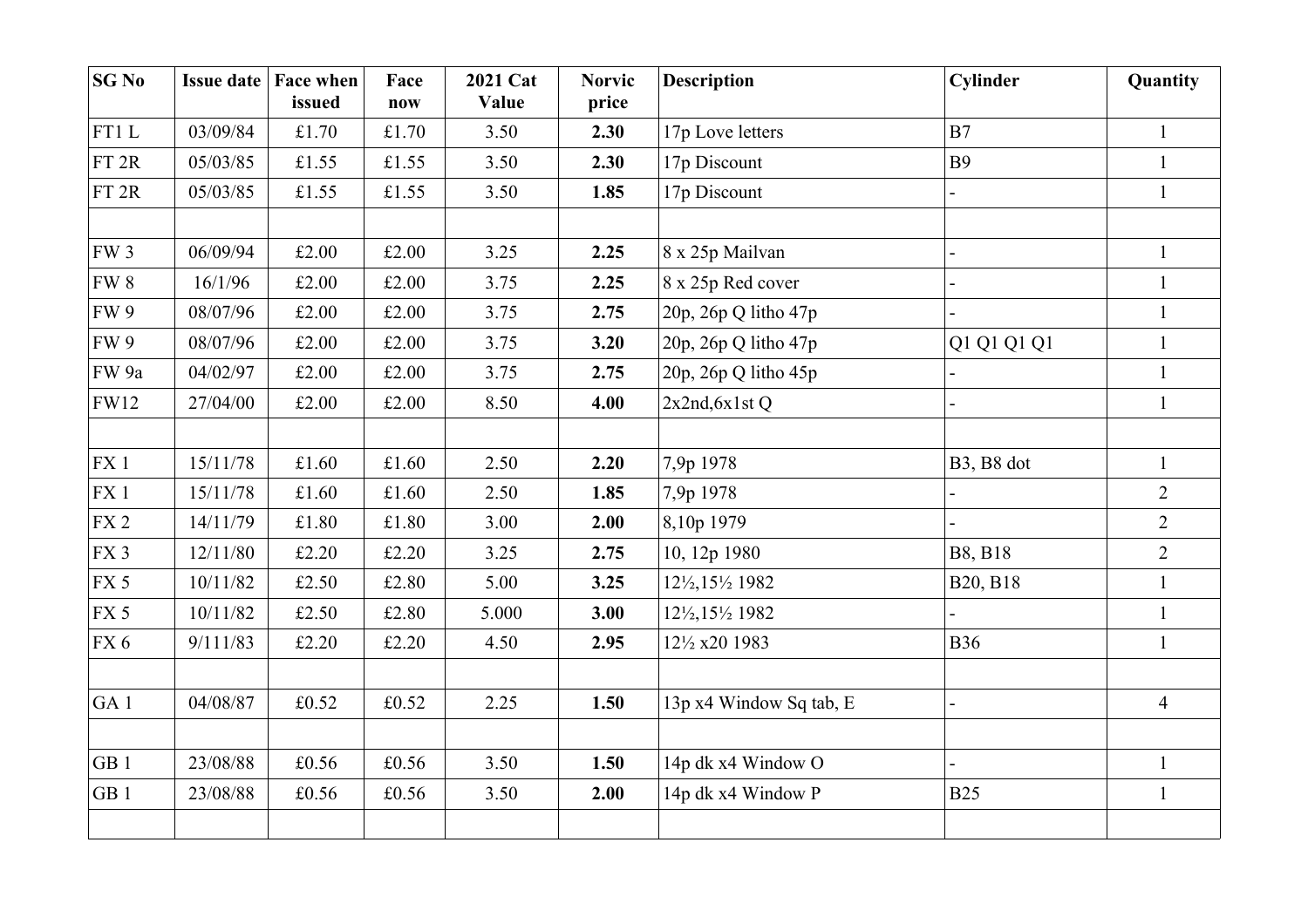| SGN <sub>0</sub> | <b>Issue date</b> | <b>Face when</b><br>issued | Face<br>now | 2021 Cat<br>Value | <b>Norvic</b><br>price | <b>Description</b>      | <b>Cylinder</b> | Quantity       |
|------------------|-------------------|----------------------------|-------------|-------------------|------------------------|-------------------------|-----------------|----------------|
| GC1              | 04/08/87          | £0.72                      | £0.72       | 2.25              | 1.50                   | 18p x4 window Sq tab A  |                 | $\overline{3}$ |
|                  |                   |                            |             |                   |                        |                         |                 |                |
| $GD 1-L$         | 23/08/88          | £0.76                      | £0.72       | 4.00              | 1.90                   | 19p x4 window, H cvr    | <b>B8</b>       | $\mathbf{1}$   |
| $GD$ 2-L         | 11/10/88          | £0.76                      | £0.72       | 4.00              | 1.40                   | 19p x4 window, H cvr    |                 | $\overline{2}$ |
| $GD$ 2-K         | 11/10/88          | £0.76                      | £0.72       | 4.25              | 1.90                   | 19p x4 Window, W cvr    | <b>B10</b>      | $\mathbf{1}$   |
| GD3              | 11/10/88          | £0.76                      | £0.72       | 5.00              | 2.00                   | 19p x4 ptd              | <b>B26</b>      | $\mathbf{1}$   |
|                  |                   |                            |             |                   |                        |                         |                 |                |
| <b>GE 1-I</b>    | 04/08/87          | £1.04                      | £1.04       | 26.00             | 11.75                  | 26p x 4 window, Type II |                 | $\mathbf{1}$   |
|                  |                   |                            |             |                   |                        |                         |                 |                |
| GH1              | 17/09/90          | £1.24                      | £1.24       | 4.00              | 2.25                   | 31p x w                 | W2 W1 W1        | $\mathbf{1}$   |
|                  |                   |                            |             |                   |                        |                         |                 |                |
| GI1              | 04/08/87          | £1.30                      | £1.30       | 3.50              | 2.20                   | 13p x10 Wind, sq tab    | <b>B39</b>      | $\mathbf{1}$   |
| GI1              | 04/08/87          | £1.30                      | £1.30       | 3.50              | 2.20                   | 13p x10 Wind, Rd tab    | <b>B39</b>      | $\mathbf{1}$   |
|                  |                   |                            |             |                   |                        |                         |                 |                |
| GJ 1a            | 08/09/92          | £1.32                      | £1.32       | 7.00              | 3.50                   | 4 x 33p airmail card    | W2 W1 W1        | $\mathbf{1}$   |
|                  |                   |                            |             |                   |                        |                         |                 |                |
| GK 5             | 01/11/93          | £1.40                      | £1.40       | 3.25              | 2.00                   | 4 x 35p W               | W1              | $\mathbf{1}$   |
| GK 5             | 01/11/93          | £1.40                      | £1.40       | 3.25              | 1.90                   | 4 x 35p W               |                 | $\overline{2}$ |
| GK 6             | 16/05/95          | £1.40                      | £1.40       | 3.25              | 1.90                   | 4 x 35p W multi cvr     |                 | $\overline{2}$ |
|                  |                   |                            |             |                   |                        |                         |                 |                |
| GL <sub>3</sub>  | 26/08/97          | £1.48                      | £1.48       | 3.50              | 2.10                   | 4 x 37p Tourism         | W1              | $\mathbf{1}$   |
|                  |                   |                            |             |                   |                        |                         |                 |                |
| GMA1             | 27/04/00          | £1.60                      | £1.60       | 4.00              | 2.90                   | $4 \times 40p$ blue int | W1              | $\overline{2}$ |
|                  |                   |                            |             |                   |                        |                         |                 |                |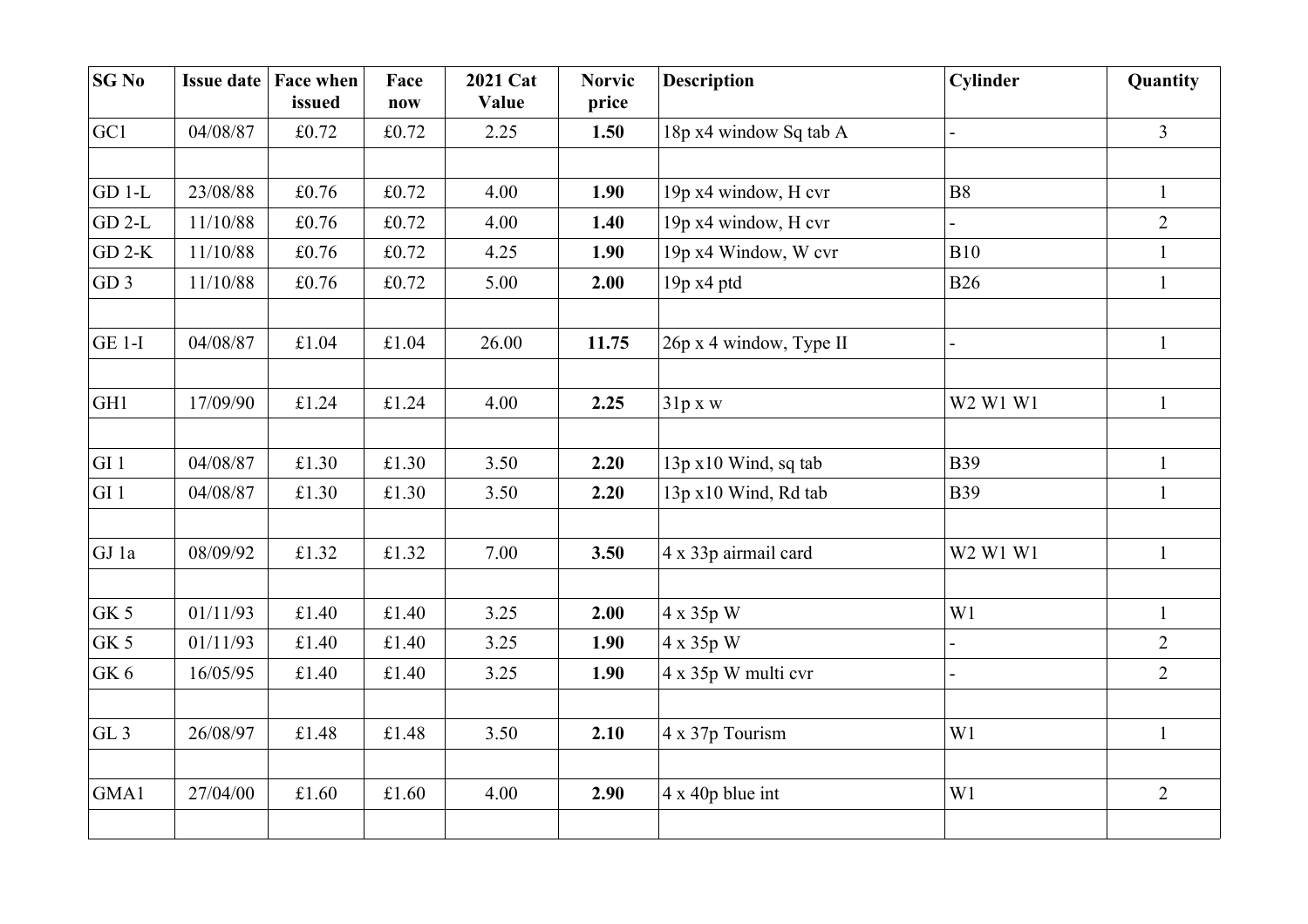| <b>SG No</b>     |          | <b>Issue date   Face when</b><br>issued | Face<br>now | 2021 Cat<br>Value | <b>Norvic</b><br>price | <b>Description</b>           | Cylinder      | Quantity       |
|------------------|----------|-----------------------------------------|-------------|-------------------|------------------------|------------------------------|---------------|----------------|
| GN1              | 01/11/93 | £1.64                                   | £1.64       | 3.00              | 2.20                   | $4 \times 41p$ drab          |               | $\mathbf{1}$   |
|                  |          |                                         |             |                   |                        |                              |               |                |
| GQ1              | 23/08/98 | £2.40                                   | £2.40       | 4.50              | 3.00                   | $4 \times 60p$ single on cvr | W1 W1         | $\overline{4}$ |
| GQ1              | 23/08/98 | £2.40                                   | £2.40       | 4.50              | 2.80                   | $4 \times 60p$ single on cvr |               | $\overline{2}$ |
| GQ2              | 04/10/94 | £2.40                                   | £2.40       | 4.75              | 2.80                   | 4 X 60p Christmas            |               | $\overline{3}$ |
| GQ4              | 19/03/96 | £2.40                                   | £2.40       | 4.75              | 2.80                   | 4 x 60p multicover           |               | $\mathbf{1}$   |
|                  |          |                                         |             |                   |                        |                              |               |                |
| GR <sub>2</sub>  | 04/02/97 | £2.52                                   | £2.52       | 8.00              | 4.00                   | 4 x 63p multicover           |               | $\mathbf{1}$   |
| GR3              | 26/08/97 | £2.52                                   | £2.52       | 5.00              | 3.00                   | 4 x 63p multicover           |               | $\overline{2}$ |
|                  |          |                                         |             |                   |                        |                              |               |                |
| HB <sub>1</sub>  | 22/08/89 | £0.76                                   | £3.80       | 7.75              | 4.25                   | 4 x 1st black                |               | $\mathbf{1}$   |
| HB <sub>3</sub>  | 07/08/90 | £0.80                                   | £3.80       | 6.00              | 4.25                   | 4 x 1st flame                |               | $\mathbf{1}$   |
| HB <sub>3b</sub> | 06/08/91 | £0.80                                   | £3.80       | 6.00              | 4.75                   | 4 x 1st flame                | W9, W18, W12  | $\mathbf{1}$   |
| HB <sub>3b</sub> | 06/08/91 | £0.80                                   | £3.80       | 6.00              | 4.25                   | 4 x 1st flame                |               |                |
| HB 6a            | 17/08/93 | £0.96                                   | £3.80       | 6.00              | 4.25                   | 4 x 1st flame postcode horiz |               | $\mathbf{1}$   |
| HB 6b            | 01/11/93 | £0.96                                   | £3.80       | 6.00              | 4.25                   | 4 x 1st flame postcode vert  |               | $\mathbf{1}$   |
| HB <sub>7</sub>  | 27/07/94 | £1.00                                   | £3.80       | 6.00              | 4.25                   | 4 x 1st Bank of England      |               | $\overline{3}$ |
| HB <sub>7</sub>  | 27/07/94 | £1.00                                   | £3.80       | 6.00              | 4.95                   | 4 x 1st Bank of England      | Q1 x7         | $\mathbf{1}$   |
| HB <sub>8</sub>  | 10/01/96 | £1.00                                   | £3.80       | 6.00              | 4.25                   | 4 x 1st flame                |               | $\mathbf{1}$   |
| HB <sub>9</sub>  | 16/05/95 | £1.00                                   | £3.80       | 6.00              | 4.25                   | 4 x 1st Spitfire             |               | $\mathbf{1}$   |
| HB10             | 06/02/96 | £1.00                                   | £3.80       | 6.00              | 4.25                   | 4 x 1st flame                |               | $\mathbf{1}$   |
| HB10             | 06/02/96 | £1.00                                   | £3.80       | 6.00              | 4.75                   | 4 x 1st flame                | W35, W32, W45 | $\mathbf{1}$   |
| HB10             | 06/02/96 | £1.00                                   | £3.80       | 6.00              | 4.75                   | 4 x 1st flame                | W42, W47, W52 | $\overline{2}$ |
| HB11             | 16/04/96 | $\pounds1.00$                           | £3.80       | 6.00              | 4.25                   | 4 x 1st Queen 70             | unfolded pane | $\overline{2}$ |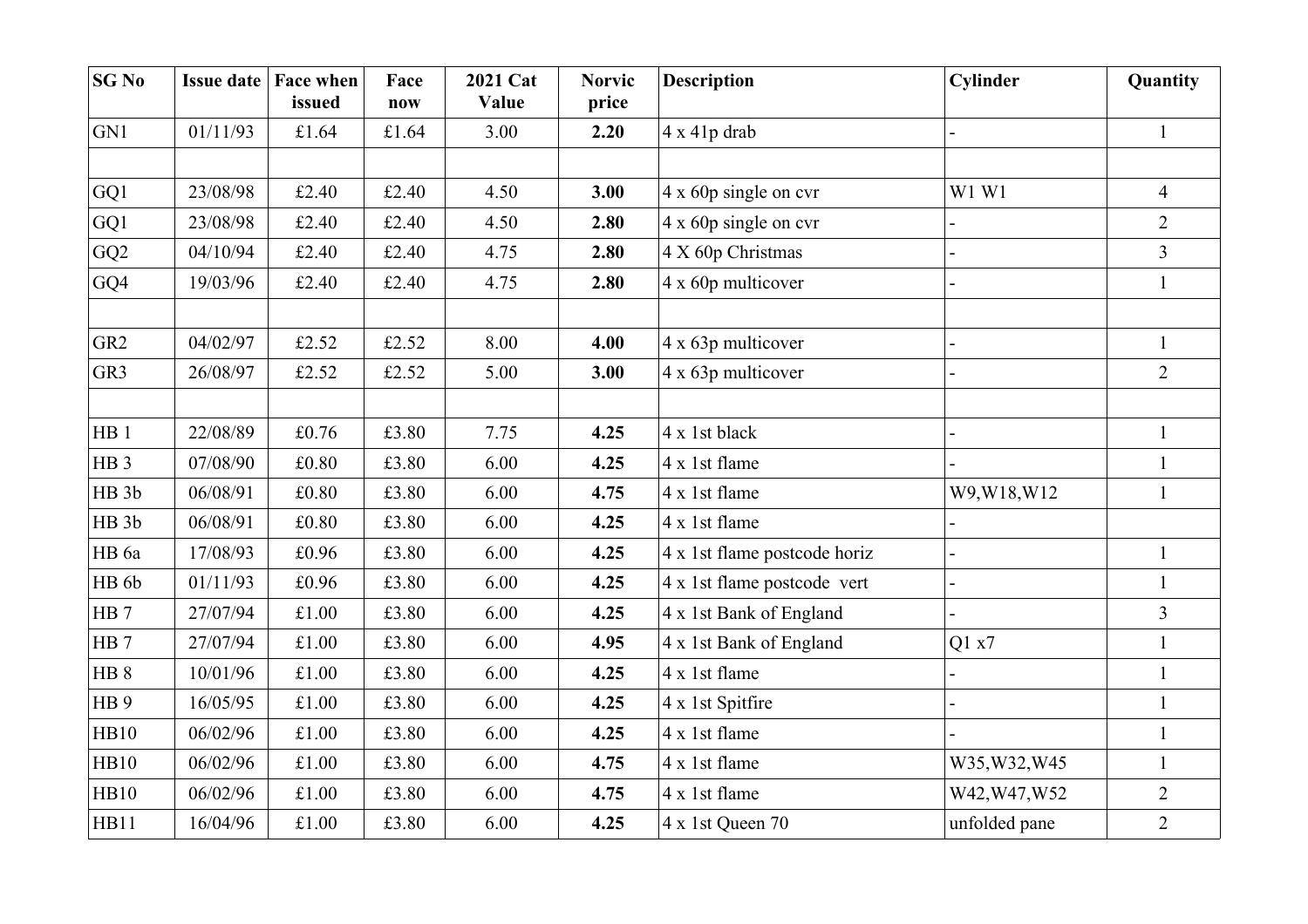| <b>SG No</b>     |          | <b>Issue date   Face when</b><br>issued | Face<br>now | 2021 Cat<br>Value | <b>Norvic</b><br>price | <b>Description</b>            | Cylinder        | Quantity       |
|------------------|----------|-----------------------------------------|-------------|-------------------|------------------------|-------------------------------|-----------------|----------------|
| HB11             | 16/04/96 | £1.00                                   | £3.80       | 6.00              | 4.25                   | 4 x 1st Queen 70              |                 | $\overline{2}$ |
| HB11             | 16/04/96 | £1.00                                   | £3.80       | 6.00              | 4.75                   | 4 x 1st Queen 70              | W37, W45, W48   | $\mathbf{1}$   |
| HB11             | 16/04/96 | £1.00                                   | £3.80       | 6.00              | 4.75                   | 4 x 1st Queen 70              | W38, W45, W49   | $\mathbf{1}$   |
| HB12             | 04/02/97 | £1.04                                   | £3.80       | 6.00              | 4.25                   | 4 x 1st flame                 |                 | $\mathbf{1}$   |
| HB13             | 12/02/97 | £1.04                                   | £3.80       | 6.00              | 4.25                   | 4 x 1st Hong Kong             |                 | $\mathbf{1}$   |
| HB13             | 12/02/97 | £1.04                                   | £3.80       | 6.00              | 4.25                   | 4 x 1st Hong Kong             | W49 W52 W61     | $\mathbf{1}$   |
| HB15             | 21/10/97 | £1.04                                   | £3.80       | 6.25              | 4.75                   | 4 x 1st Heads of Government   | W56, W59, W69 * | $\mathbf{1}$   |
| HB16             | 14/11/98 | £1.04                                   | £3.80       | 6.00              | 4.50                   | 4x1st Prince of Wales         | unfolded pane   | $\mathbf{1}$   |
| HB17             | 12/05/99 | £1.04                                   | £3.80       | 6.00              | 4.75                   | 4 x 1st Berlin Airlift        | W1 x8           | $\overline{3}$ |
| <b>HB18</b>      | 1/10/99  | £1.04                                   | £3.80       | 6.00              | 4.75                   | 4 x 1sr Rugby World Cup       | W1 x 7          | $\mathbf{1}$   |
| HB19             | 21/03/00 | £1.04                                   | £3.80       | 6.00              | 4.75                   | 4 x 1st Postman Pat           | W1 x7           | $\overline{2}$ |
| <b>HB20</b>      | 04/04/00 | £1.04                                   | £3.80       | 6.00              | 4.75                   | 4x1st Mill, Botanic           | W1 x7           | $\mathbf{1}$   |
| HBA1             | 12/5/99  | £2.60                                   | £9.50       | 13.50             | 10.50                  | 8xFlame+2085a 9.5mm           |                 | $\mathbf{1}$   |
| HBA2a            | 21/9/99  | £2.60                                   | £9.50       | 13.50             | 11.25                  | 8xFlame+2108a 6mm             |                 | $\mathbf{1}$   |
| HBA3             | 26/05/00 | £2.70                                   | £9.50       | 13.50             | 10.00                  | $8x$ Mill+2126ab 9.5mm phos   |                 | $\mathbf{1}$   |
| HBA3a            | 26/05/00 | £2.70                                   | £9.50       | 13.50             | 11.25                  | 8xMill+2126ab 6mm phos        | $\overline{a}$  | $\mathbf{1}$   |
| HBA4             | 16/9/00  | £2.70                                   | £9.50       | 13.50             | 10.00                  | 8xMill+2153a 9.5mm            |                 | $\mathbf{1}$   |
|                  |          |                                         |             |                   |                        |                               |                 |                |
| HC <sub>5</sub>  | 07/08/90 | £1.50                                   | £6.80       | 9.50              | 7.60                   | 10 x 2nd dark shoulder to tab | W5, W3, W5      | $\mathbf{1}$   |
| HC21             | 01/12/98 | £1.90                                   | £6.80       | 9.50              | 7.40                   | 10x2nd light DLR              |                 | $\mathbf{1}$   |
|                  |          |                                         |             |                   |                        |                               |                 |                |
|                  |          |                                         |             |                   |                        |                               |                 |                |
| HD <sub>4b</sub> | 07/08/90 | £2.00                                   | £9.50       | 12.00             | 10.75                  | 10 x 1st flame Questa         | Q8 Q8           | $\mathbf{1}$   |
| HD <sub>9</sub>  | 06/04/93 | £2.40                                   | £ $9.50$    | 12.00             | 10.75                  | 10 x 1st flame Harrison       | B <sub>5</sub>  | $\mathbf{1}$   |